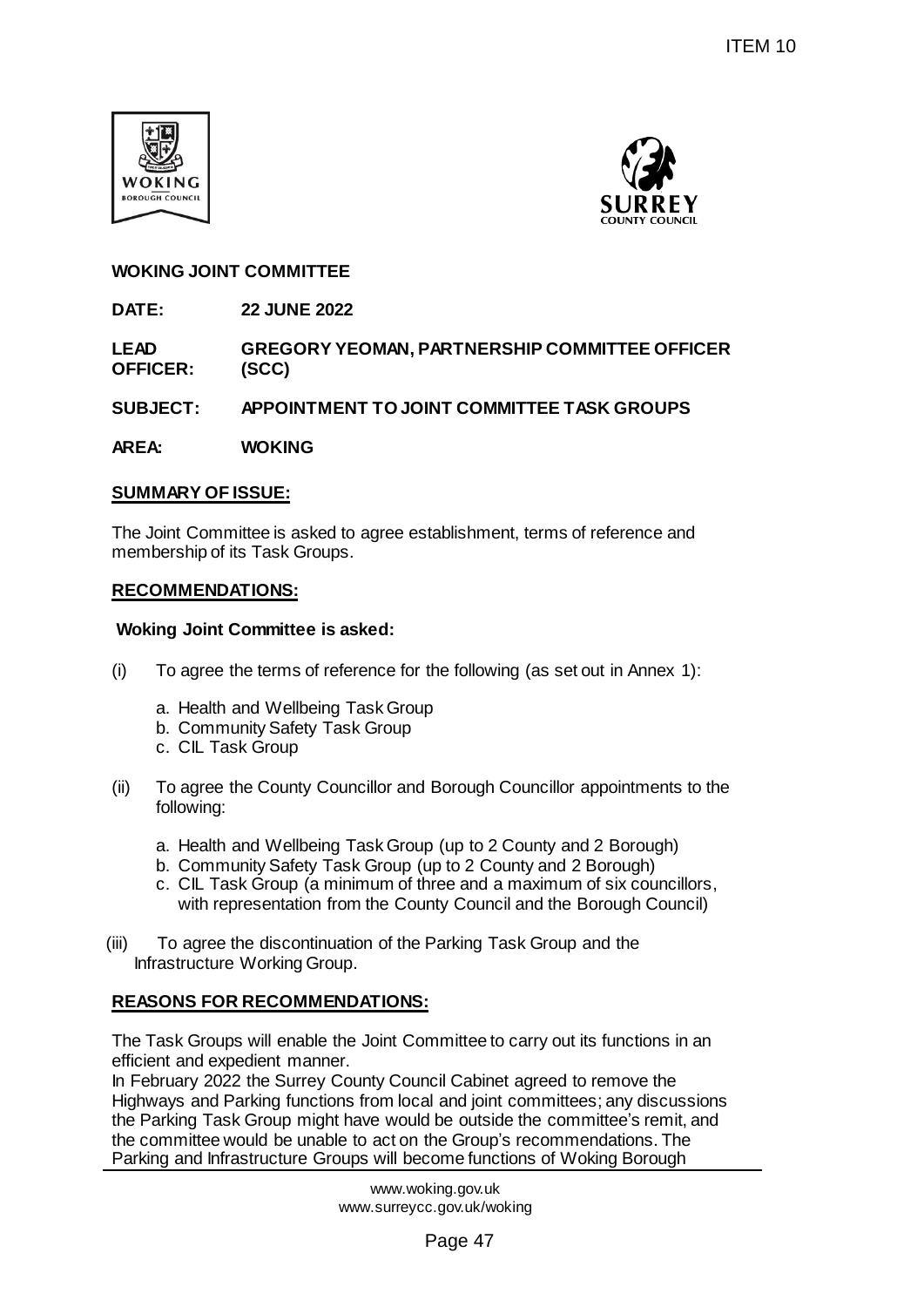council.

# **1. INTRODUCTION AND BACKGROUND:**

- 1.1 The Joint Committee is asked to consider the Task Groups which should be established to support its work during the year.
- 1.2 For 2022/23 the Joint Committee is being asked to agree the terms of reference of Task Groups considering Community Safety, Health and Wellbeing, and CIL, all of which will be advisory groups with the decision making remaining with the Joint Committee. The terms of reference for the recommended task groups are set out in Annex 1. ITEM 10<br>
1 The Joint Committee is asked to consider the<br>
established to support its work during the yea<br>
2 For 202223 He Joint Committee is being asked to<br>
veribeing, and CL, all of which will be advised and<br>
Veribeing, an

# **2. ANALYSIS:**

2.1 The Joint Committee is asked to agree the terms of reference as set out in Annex 1 and the County Councillors and Borough Councillors to be appointed to the task groups.

## **3. OPTIONS:**

- 3.1 The Committee can confirm the task groups (and corresponding terms of reference) set out within the report and annex 1, consider new sub committees or task groups, or not have any sub committees or task groups. If an additional sub committee or task group is established, provisional terms of reference should be agreed.
- 3.2 Non-committee members may be appointed to any of the task groups by agreement by the Chairman of the Joint Committee and Chairman of the particular task group.

# **4. CONSULTATIONS:**

- 4.1 The task groups have been requested to help manage the workload of the Committee.
- 4.2 Relevant officers from Surrey County Council, Woking Borough Council and partner agencies have been consulted.

## **5. FINANCIAL AND VALUE FOR MONEY IMPLICATIONS:**

5.1 There are no specific financial implications arising from the recommendations. Work to support the recommendations will be undertaken within current resources.

## **6. RISK MANAGEMENT:**

- 6.1 There are no significant risk management implications arising from this report.
- 6.2 The Task Groups are advisory groups, and therefore make recommendations to the Joint Committee where decisions are taken in accordance with the agreed standing orders.

www.woking.gov.uk www.surreycc.gov.uk/woking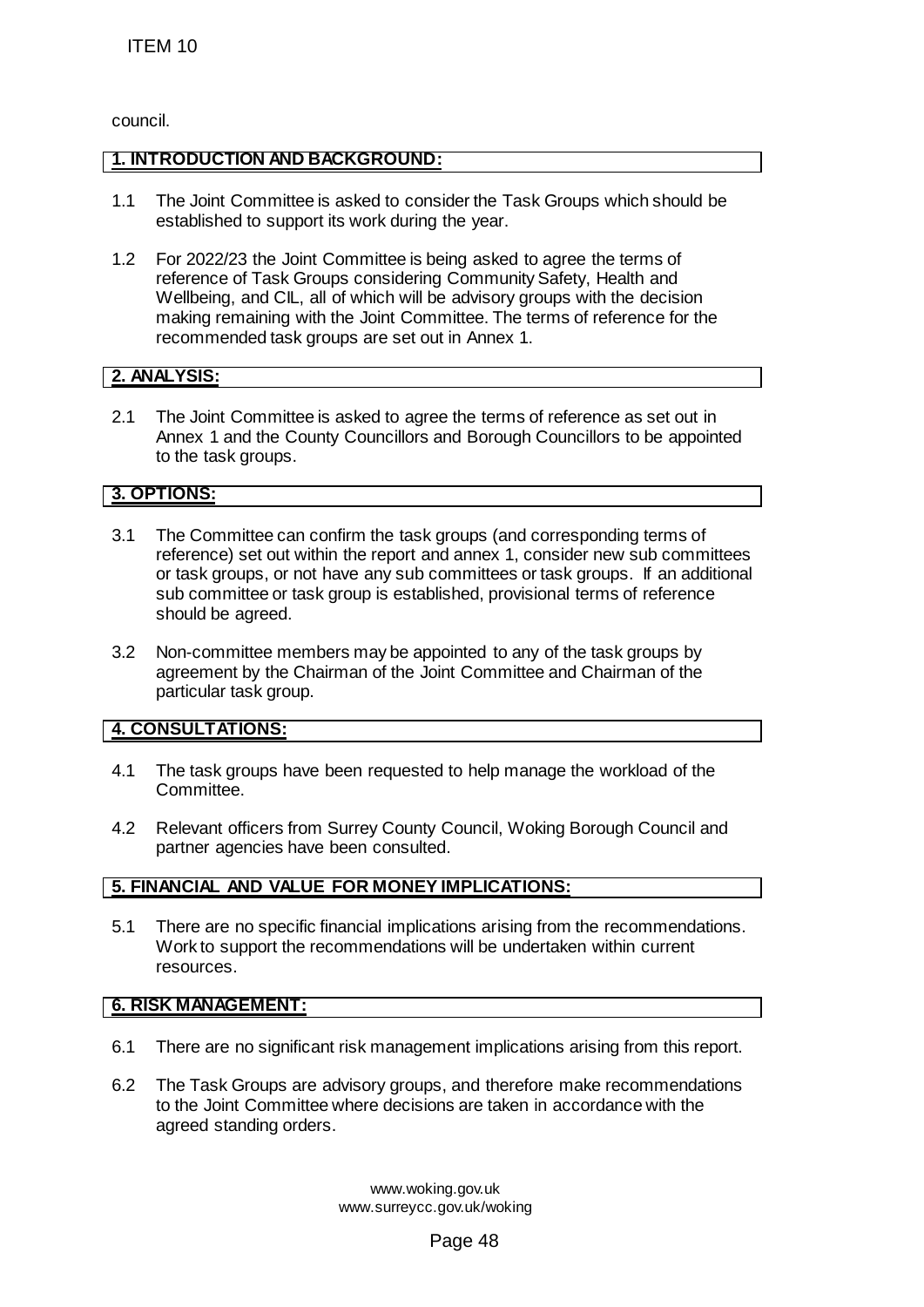# **7. LOCALISM:**

7.1 The establishment of task groups enables officers to draw upon the local knowledge of County and Borough Councillors and partners, ensuring that specific local needs and priorities are considered.

## **8. EQUALITIES AND DIVERSITY IMPLICATIONS:**

8.1 There are no specific equalities and diversity implications arising from the recommendations.

## **9. OTHER IMPLICATIONS:**

|                                                                                                                                                                                                          | ITEM 10                                                                                                                                                                                                                                        |
|----------------------------------------------------------------------------------------------------------------------------------------------------------------------------------------------------------|------------------------------------------------------------------------------------------------------------------------------------------------------------------------------------------------------------------------------------------------|
|                                                                                                                                                                                                          |                                                                                                                                                                                                                                                |
| <b>CALISM:</b>                                                                                                                                                                                           |                                                                                                                                                                                                                                                |
| The establishment of task groups enables officers to draw upon the local<br>nowledge of County and Borough Councillors and partners, ensuring that<br>pecific local needs and priorities are considered. |                                                                                                                                                                                                                                                |
| <b>JALITIES AND DIVERSITY IMPLICATIONS:</b>                                                                                                                                                              |                                                                                                                                                                                                                                                |
| There are no specific equalities and diversity implications arising from the                                                                                                                             |                                                                                                                                                                                                                                                |
| ecommendations.                                                                                                                                                                                          |                                                                                                                                                                                                                                                |
| <b>HER IMPLICATIONS:</b>                                                                                                                                                                                 |                                                                                                                                                                                                                                                |
|                                                                                                                                                                                                          |                                                                                                                                                                                                                                                |
| Area assessed:                                                                                                                                                                                           | Direct Implications:                                                                                                                                                                                                                           |
| <b>Crime and Disorder</b>                                                                                                                                                                                | Set out below.                                                                                                                                                                                                                                 |
| <b>Sustainability (including Climate</b>                                                                                                                                                                 | No significant implications arising                                                                                                                                                                                                            |
| Change and Carbon Emissions)                                                                                                                                                                             | from this report                                                                                                                                                                                                                               |
| <b>Corporate Parenting/Looked After</b>                                                                                                                                                                  | No significant implications arising                                                                                                                                                                                                            |
| Children                                                                                                                                                                                                 | from this report                                                                                                                                                                                                                               |
| Safeguarding responsibilities for<br>vulnerable children and adults                                                                                                                                      | No significant implications arising                                                                                                                                                                                                            |
| <b>Public Health</b>                                                                                                                                                                                     | from this report<br>Set out below.                                                                                                                                                                                                             |
| Human Resource/Training and                                                                                                                                                                              | No significant implications arising                                                                                                                                                                                                            |
| Development                                                                                                                                                                                              | from this report                                                                                                                                                                                                                               |
| Crime and Disorder implications<br>n relation to community safety issues across the borough. As such it will<br>educe the fear of crime and provide people with a sense of safety and<br>eassurance.     | The role of the Community Safety Task Group is to advise the joint committee<br>promote crime prevention to maintain the low levels of crime and disorder, and<br>promote reassurance - to involve the public and work with all communities to |
| Public Health implications                                                                                                                                                                               |                                                                                                                                                                                                                                                |
| o health and wellbeing issues across the borough.                                                                                                                                                        | The Health and Wellbeing Task Group will advise the joint committee in relation                                                                                                                                                                |
| <b>INCLUSION AND RECOMMENDATIONS:</b>                                                                                                                                                                    |                                                                                                                                                                                                                                                |
| in efficient and expedient manner.                                                                                                                                                                       | The Committee is asked to agree the terms of reference and membership of the<br>ask/working groups to enable the Joint Committee to carry out its functions in                                                                                 |
| Voking Joint Committee is asked to agree:                                                                                                                                                                |                                                                                                                                                                                                                                                |
| The terms of reference for the following (as set out in Annex 1):                                                                                                                                        |                                                                                                                                                                                                                                                |
| a. Health and Wellbeing Task Group                                                                                                                                                                       |                                                                                                                                                                                                                                                |
| www.woking.gov.uk<br>www.surreycc.gov.uk/woking                                                                                                                                                          |                                                                                                                                                                                                                                                |
|                                                                                                                                                                                                          | Page 49                                                                                                                                                                                                                                        |

#### 9.1 Crime and Disorder implications

#### 9.2 Public Health implications

#### **10. CONCLUSION AND RECOMMENDATIONS:**

- 10.1 The Committee is asked to agree the terms of reference and membership of the task/working groups to enable the Joint Committee to carry out its functions in an efficient and expedient manner.
- 10.2 Woking Joint Committee is asked to agree:
	- i) The terms of reference for the following (as set out in Annex 1):
		- a. Health and Wellbeing Task Group